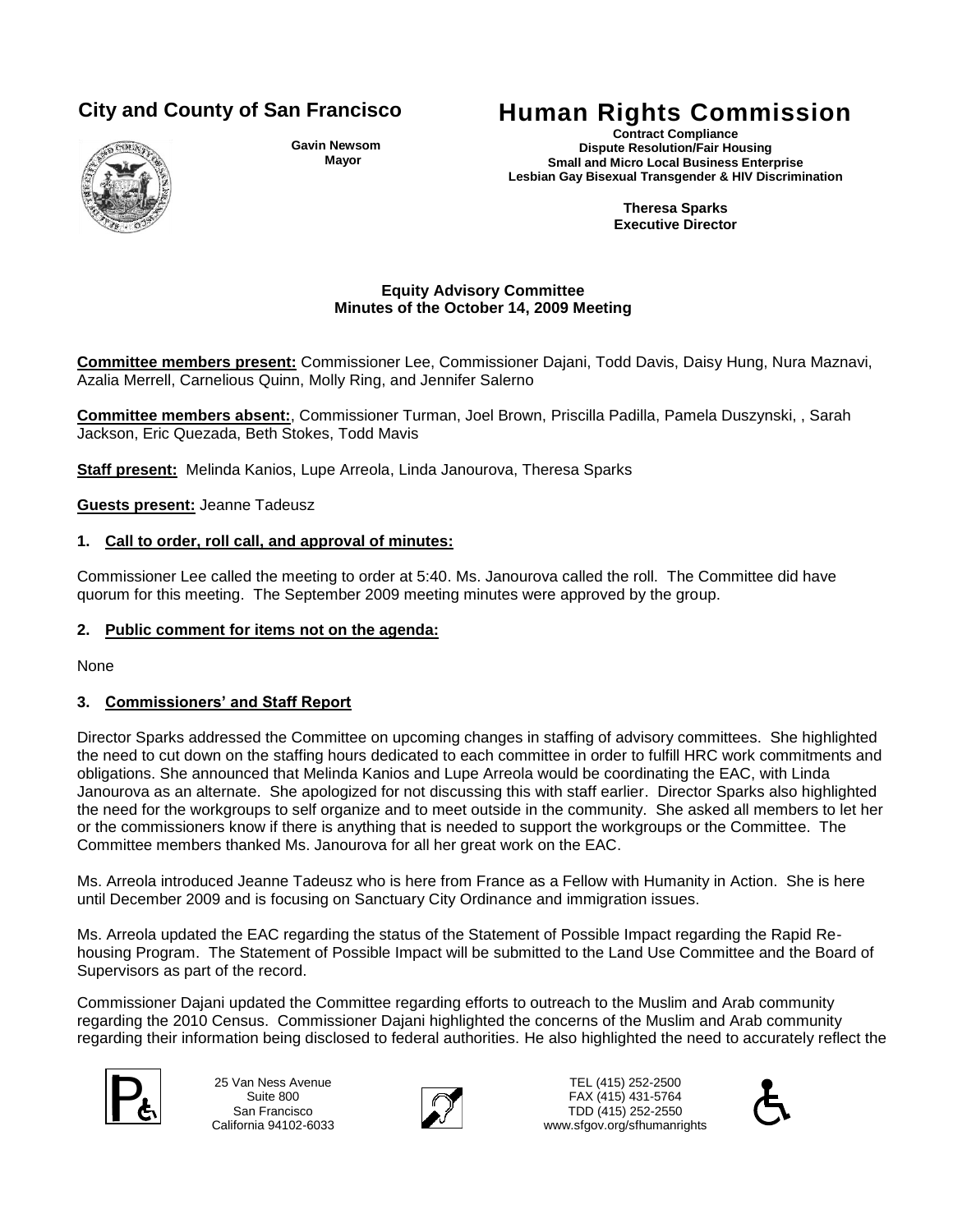numbers and diversity of the City, since this would be translated to more funds and resources for the City. Commissioner Dajani encouraged organizations to work closer to the US Census. Azalia Merrell agreed with Commissioner Dajani and encouraged for someone to come and speak to the EAC regarding the US Census.

# **4. EAC Mid-Term Check-In**

HRC staff reported back on the survey conducted with EAC members on the state of the EAC, including recruitment, etc. EAC members recommended that during the recruitment process we focused on choosing members who would not just attend meetings, but be engaged in the work. EAC Members commented that they felt that an ideal number of active members per work group would be 4-6 people. The EAC staff reported that all working groups would be carried over to the next year, and that some workgroups would meet according to the amount of works and needs of each group. Others members commented that we should take lessons from this year's EAC to decide how we should structure the EAC in the coming year. One of the lessons voices by the members was the difficulty of effectively participating in more than one working group. Another lesson was the need to hold members accountable to their EAC commitments.

EAC staff asked EAC members regarding what the Commissioners could do to better engage with EAC members, and vice versa. EAC members commented that all members should attend some of the HRC Commission meetings to be exposed to the Commissioners, and that all Commissioners should attend some of each Committee's meetings. The group commented that the EAC should put more issues in front of the Commission, and should be more proactive to inform the Commission of items of interest. Another idea from the members was to have more of our EAC general meetings out in the community and invite speakers in order to have a consistent relationship with our different communities. Members also voiced the need for the EAC to inform the Commission on our work and to do more Commission updates.

# **5. Working Group Reports**

- Education Working Group: Ms. Janourova updated the Committee regarding the process for the Organization and Student Recognition Award. She mentioned that the City Attorney recommended that we include a disclosure on the application stating that any materials turned in are property of the HRC. Ms. Janourova also reported that this year we would not be naming the award after a person due to the difficulties in acquiring the naming rights. Finally, Ms. Janourova reported that once approved by the EAC, one of the Education WG members would present the application for approval at the next HRC Commission meeting. Ms. Merrell made the motion to approve the award applications, and Mr. Quinn seconded it. 9 members in favor. 0 members opposed.
- Employment Working Group: Ms. Merrell and Ms. Ring will continue to work on their areas of interest, Workforce Development and Domestic Workers respectively. They will put together speakers and panels to help the Committee explore the topics.
- Housing Working Group: The Housing Working Group wrote its first Statement of Possible Impact, about the Rapid Re-housing Program, which was read and entered into record at the Board of Supervisors' Land Use Committee.
- Immigration Working Group: Ms. Janourova sent out a draft of a work plan for the Immigration WG, which includes the Language Access Resource Guide, implementation of recommendations of the April 2009 IRC/HRC Joint Hearing Report, and advising the Commission on any issues related to the Sanctuary City Ordinance. The Immigration Working Group will also look into issuing a statement regarding the impact of Supervisor Campos's once it is voted on by the Board of Supervisors

# **6. Recruitment 2010-2011**

Ms. Janourova presented a recruitment timeline created by Ms. Tadeuzs. Ms. Janourova for members to volunteer for the Recruitment Task Force, which already includes the Committee's Commissioners as per their role. The role of the Recruitment Task force will be to review the application for 2010-2011, as well as review the applicants who submit their applications. Ms. Tadeuzs informed the group that all EAC members who would like to come back next year have to re-apply. Ms. Janourova explained that the HRC would take into consideration the member's attendance in the general meetings, workgroups, and general participation in the Committee.

Ms. Janourova stated that the application would be available within the next week, and would be sent to the full group for input and feedback. The group was provided with an organizational outreach list, and was asked to provide any